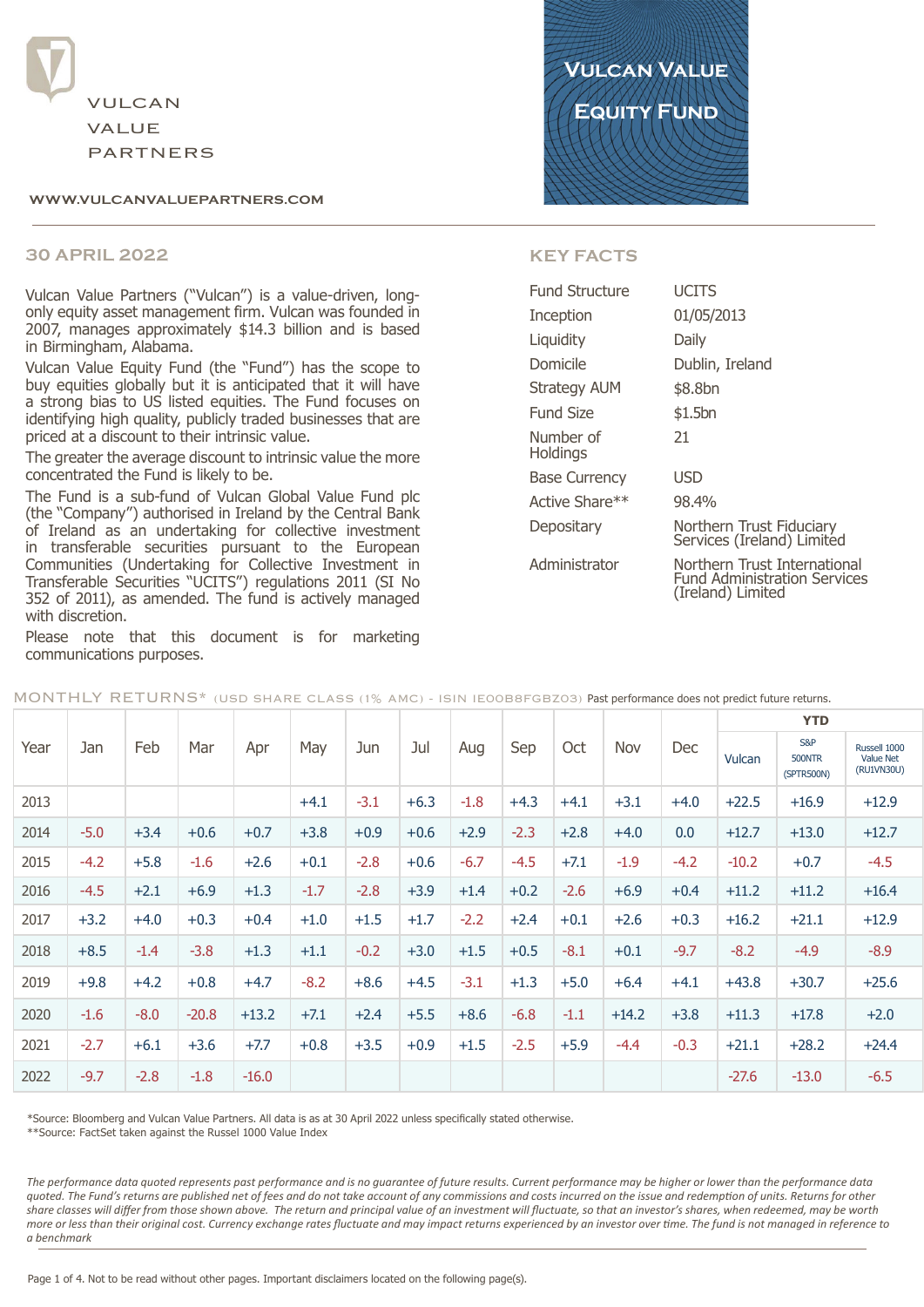# **(31/03/2022)**

| (as a percentage of net assets) |         |
|---------------------------------|---------|
| Amazon.com Inc.                 | 6.8%    |
| TransDigm Group Inc.            | $6.7\%$ |
| Mastercard Inc.                 | 6.5%    |
| AppLovin Corp.                  | 5.6%    |
| Carlyle Group Inc/The           | 5.0%    |
| <b>Applied Materials Inc</b>    | 5.0%    |
| Upstart Holdings Inc            | 5.0%    |
| Meta Platforms                  | 4.9%    |
| CoStar Group Inc                | 4.6%    |
| salesforce.com Inc.             | 4.6%    |
|                                 |         |

### **TOTAL 54.8%**

#### **GEOGRAPHIC BREAKDOWN AS OF (31/03/2022)**

| US     | 99.20%   |
|--------|----------|
| Non US | $0.80\%$ |

## **TOP 10 HOLDINGS AS OF SECTOR WEIGHTINGS AS OF (31/03/2022)**



HOLDINGS ARE FOR INFORMATION PURPOSES ONLY AND ARE SUBJECT TO change. Holdings are not a recommendation to buy, sell or hold any security. Accurate as at 31/03/22

### **FUND IDENTIFIERS**

| <b>Share Class</b>             | Acc/Inc    | Currency<br>Hedged? | <b>ISIN</b>  | Sedol   | Bloomberg         | <b>AMC</b> | Trail                    | Min. Inv.              |
|--------------------------------|------------|---------------------|--------------|---------|-------------------|------------|--------------------------|------------------------|
| <b>USD</b>                     | Acc        | <b>No</b>           | IE00B8FGBZ03 | B8FGBZ0 | <b>VULEQUS ID</b> | 1.00%      |                          |                        |
| <b>USD Income</b>              | Inc        | <b>No</b>           | IE00BC7GWL98 | BC7GWL9 | <b>VULEQUI ID</b> | 1.00%      |                          |                        |
| <b>USD Accumulating</b>        | Acc        | <b>No</b>           | IE00BC7GWF39 | BC7GWF3 | <b>VULEQUA ID</b> | 1.50%      | 0.75%                    | \$10m                  |
| <b>USD II Accumulating</b>     | Acc        | No                  | IE00BC7GWG46 | BC7GWG4 | <b>VULEU2A ID</b> | 0.75%      |                          | \$10m                  |
| USD II Income                  | Inc        | <b>No</b>           | IE00BC7GWK81 | BC7GWK8 | <b>VULEU2I ID</b> | 0.75%      | $\overline{\phantom{a}}$ | \$10m                  |
| USD III Income                 | Inc        | <b>No</b>           | IE00BL9XBM58 | BL9XBM5 | <b>VVEFU3I ID</b> | 0.65%      |                          | \$200m                 |
| <b>USD III Accumulating</b>    | Acc        | No                  | IE00BL9XBN65 | BL9XBN6 | <b>VUVEFUI ID</b> | 0.65%      |                          | \$200m                 |
| <b>GBP</b>                     | <b>Acc</b> | <b>No</b>           | IE00B8VYS686 | B8VYS68 | <b>VULEQGB ID</b> | 1.00%      | $\overline{\phantom{a}}$ |                        |
| <b>GBP Income</b>              | Inc        | No                  | IE00BC7GWP37 | BC7GWP3 | <b>VULEQGI ID</b> | 1.00%      | $\overline{\phantom{a}}$ |                        |
| <b>GBP II Accumulating</b>     | Acc        | No                  | IE00BC7GWN13 | BC7GWN1 | <b>VULEG2A ID</b> | 0.75%      | $\overline{\phantom{a}}$ | $$10m (E$ equiv.)      |
| GBP II Income                  | Inc        | <b>No</b>           | IE00BC7GWQ44 | BC7GWQ4 | <b>VULEG2I ID</b> | 0.75%      | $\overline{\phantom{a}}$ | $$10m (E$ equiv.)      |
| <b>GBP III Income</b>          | Inc        | No                  | IE00BL9XBP89 | BL9XBP8 | <b>VUVEFVV ID</b> | 0.65%      | $\blacksquare$           | \$200m (£ equiv.)      |
| <b>GBP III Accumulating</b>    | Acc        | <b>No</b>           | IE00BL9XBQ96 | BL9XBQ9 | <b>VUVEFGI ID</b> | 0.65%      | $\overline{\phantom{a}}$ | \$200m (£ equiv.)      |
| <b>EUR</b>                     | Acc        | No                  | IE00BQ0QM257 | BQ0QM25 | <b>VVEQEUR ID</b> | 1.00%      | $\overline{\phantom{a}}$ |                        |
| <b>EUR II Accumulating</b>     | Acc        | No                  | IE00BQ0QM471 | BQ0QM47 | <b>VVEIIEA ID</b> | 0.75%      | $\overline{\phantom{a}}$ | $$10m$ ( $\in$ equiv.) |
| <b>EUR III Income</b>          | Inc        | No                  | IE00BL9XBS11 | BL9XBS1 | VVEFE3I ID        | 0.65%      | $\overline{\phantom{a}}$ | \$200m (€ equiv.)      |
| <b>EUR III Accumulating</b>    | Acc        | No                  | IE00BL9XBR04 | BL9XBR0 | <b>VUVEFEI ID</b> | 0.65%      | $\overline{\phantom{a}}$ | \$200m (€ equiv.)      |
| <b>GBP II Accumulating Hdg</b> | <b>Acc</b> | Yes                 | IE00BF7PBZ40 | BF7PBZ4 | <b>VVEG2AH ID</b> | 0.75%      | $\blacksquare$           | $$10m (E$ equiv.)      |
| GBP II Income Hdg              | Inc        | Yes                 | IE00BF7PC068 | BF7PC06 | <b>VVEG2IH ID</b> | 0.75%      | ÷,                       | $$10m (E$ equiv.)      |
| <b>EUR II Accumulating Hdg</b> | Acc        | Yes                 | IE00BF7PC175 | BF7PC17 | <b>VVEE2AH ID</b> | 0.75%      |                          | \$10m (€ equiv.)       |
| <b>EUR II Income Hdg</b>       | Inc        | <b>Yes</b>          | IE00BF7PC282 | BF7PC28 | <b>VVEE2IH ID</b> | 0.75%      | ٠                        | \$10m (€ equiv.)       |

Page 2 of 4. Not to be read without other pages. Important disclaimers located on the following page(s).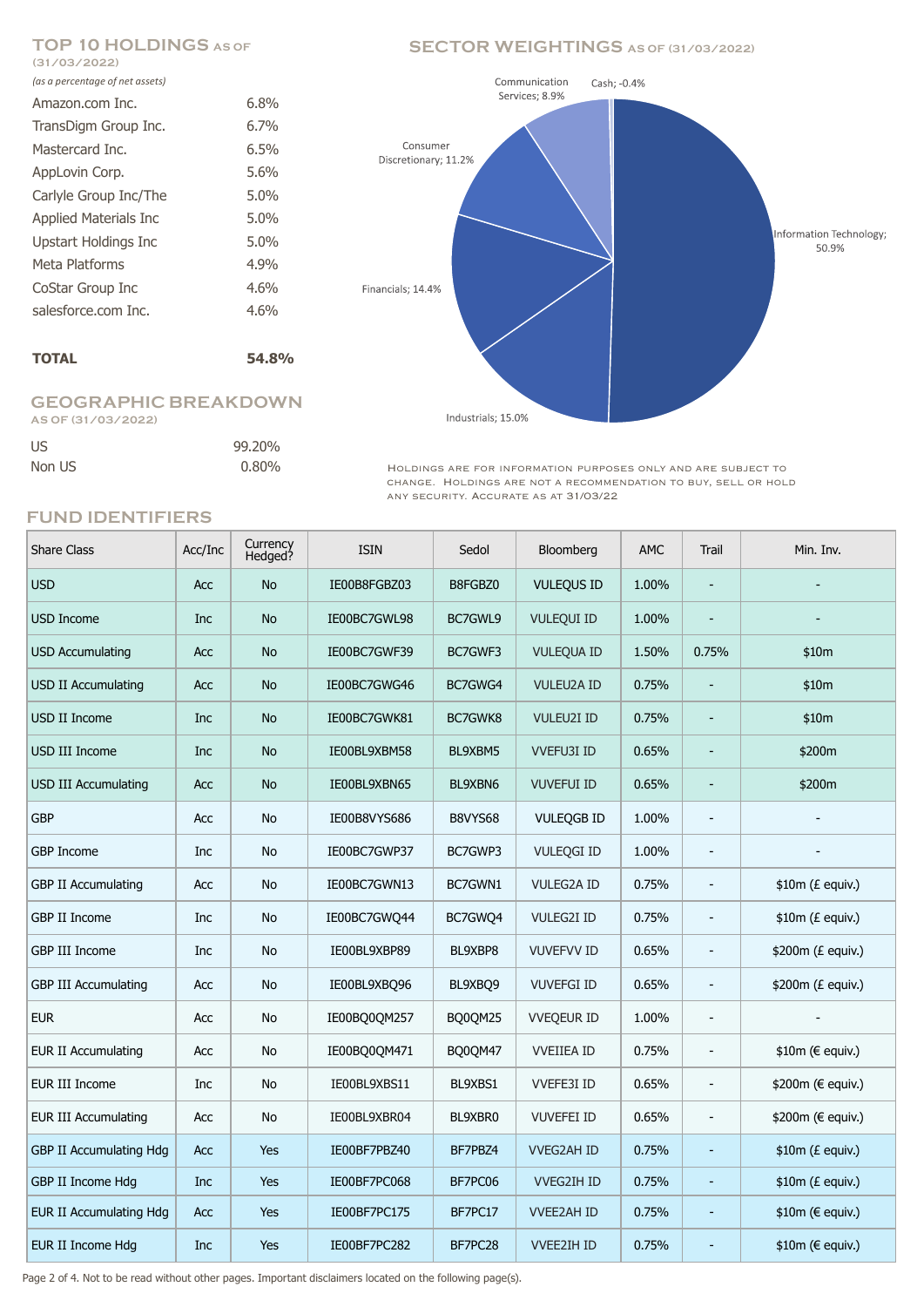**Dealing Terms** Dealing Deadline: Daily (Mon-Fri) 12pm Dublin Time

Trade date  $(T)$  = NAV date. Dealing date = T+1. Settlement = T+4

Enquiries: Vulcan@ntrs.com or **Telephone:** +353 1 434 5122 **Fax Number:** +353 1 531 8561

Registered for sale in: United Kingdom, Belgium, Denmark, Finland, France, Germany, Guernsey, Italy (Retail and Institutional), Jersey, Netherlands, Norway, Republic of Ireland, Singapore, South Africa, Spain, Sweden and Switzerland

#### **Important Information For Investors**

Porfolio Holdings available to investors on request. This document is confidential and is being supplied to you solely for your information and may not be reproduced, re-distributed or passed, directly or indirectly, to any other person or published in whole or in part for any purpose. This document has been prepared for informational purposes only, and in particular, may not be used in making any investment decision. Nothing in this document should be construed as investment or financial advice and is therefore not a recommendation to buy or sell shares.

The Company is an open-ended investment company with variable capital constituted as an umbrella fund with segregated liability between its sub-funds under the laws of Ireland (registered number 502528), and is authorized and regulated by the Central Bank of Ireland as a UCITS. Authorization of the Company by the Central Bank of Ireland is not an endorsement or guarantee nor is the Central Bank of Ireland responsible for the contents of any marketing material or the Prospectus. Authorization by the Central Bank of Ireland shall not constitute a warranty as to the performance of the Company and the Central Bank of Ireland shall not be liable for the performance of the Company.

Shares of the Fund are only available for certain non-U.S. persons in select transactions outside the United States, or, in limited circumstances, otherwise in transactions which are exempt in reliance on Regulation S from the registration requirements of the United States Securities Act of 1933, as amended and such other laws as may be applicable.

This document does not constitute an offer to subscribe for shares in the Fund. Vulcan is authorized by the Company to facilitate the distribution of shares in certain jurisdictions through dealers, referral agents, sub-distributors and other financial intermediaries. Any entity forwarding this material, which is produced by Campion Capital Limited in the UK, to other parties takes full responsibility for ensuring compliance with applicable securities laws in connection with its distribution.

This document has been approved by Campion Capital Limited of New Barclay House OX2 0HP, a limited liability company registered in England & Wales with registered number 4921914 that is authorised and regulated by the Financial Conduct Authority with reference number 230196. Campion Capital Limited is under contract to Vulcan for the provision of distribution services.

Please note that none of the information provided herein shall constitute an offer to sell or the solicitation of an offer to buy the shares in the Fund (nor shall any such shares be offered or sold to any person) in any jurisdiction in which an offer, solicitation, purchase or sale would be unlawful under the securities laws of those jurisdictions.

#### **A Note about Risk:**

The investments of the Fund are subject to investment risks and normal market fluctuations, including the possible loss of the principal amount invested. The value of the investments of the Fund and the income from them can fall as well as rise and investors may not get back the amount originally invested. Past performance and any forecasts made are not a guide to future returns and may not be repeated. Any forecast, projection or target is indicative only and is not guaranteed in any way. All quoted Fund returns are net of fees. Adverse movements in currency exchange rates can result in a decrease in return or loss of capital. Investments in the portfolio may be fully hedged into the Fund's base currency potentially reducing currency risks but this may expose the portfolio to other risks such as a default of a counterparty. Any dividends that the Fund receives may be subject to withholding tax.

Investors should carefully consider the investment objectives, risks, charges, and expenses of the Fund. This and other important information is contained in the Prospectus, the most recent Supplement for the Fund and Key Investor Information Documents ("KIIDs"). Read these documents carefully before you invest.

Campion Capital Limited has not considered the suitability of this investment against your individual needs and risk tolerance. To ensure you understand whether the Fund is suitable, please read the relevant KIID. Any decision to invest must be based solely on the information contained in the Company's Prospectus, the supplement for the Fund, the KIID and the latest half yearly report and unaudited accounts and/or annual report and audited accounts. We strongly recommend you seek independent professional advice prior to investing. If, after reading this factsheet, you have any questions or would like any additional information, please contact your financial adviser.

The Company's Prospectus can be obtained from here and is available in English, French, German, Italian, Portuguese and Spanish. The KIIDs can be obtained from here and are available in one of the official languages of each of the EU Member States into which each the Fund has been notified for marketing under the Directive 2009/65/EC (the "UCITS Directive"). Any prices or quotations contained therein are indicative only. In addition, a summary of investor rights is available from here. The summary is available in English. The subfunds of the Company are currently notified for marketing into a number of EU Member States under the UCITS Directive. The Company can terminate such notifications for any share class and/or sub-fund of the Company at any time using the process contained in Article 93a of the UCITS Directive.

Information on the investment returns given in this document are based solely upon historical fund performance as supplied by Bloomberg. Past performance has not been independently verified by Campion Capital Limited. The information in this communication has been prepared in good faith; it does not purport to be comprehensive.

All details in this document are provided for marketing and information purposes only and should not be misinterpreted as investment advice or taxation advice. Nothing in this document should be taken as an express or implied indication that this document is an offer or recommendation to buy or sell shares in the Fund. You should not act or rely on this document but should seek independent advice and verification in relation to its contents. Neither Campion Capital Limited nor Vulcan accepts any liability or responsibility whatsoever for any consequential loss of any kind arising out of the use of this document or any part of its contents. Campion Capital and Vulcan believe that the information contained herein is based on underlying sources ad data that is reliable but make no guarantee as to its adequacy, accuracy, timeliness or completeness. The views expressed in this document are those of Campion Capital Limited and Vulcan and these are subject to change without notice.

Where the data in this document comes partially from third party sources the accuracy, completeness or correctness of the information contained in this publication is not quaranteed, and third party data is provided without any warranties of any kind. Campion Capital Limited and Vulcan shall have no liability in connection with third party data.

For the avoidance of doubt, the distribution of the information in this document may be restricted by law in certain countries. This information in this document is not addressed to any person resident in the territory or country or jurisdiction where such distribution would be contrary to local law or regulation. The Fund is not available, and offering materials relating to the Fund will not be distributed to persons resident in any country where such distribution would be contrary to local law or regulation. Campion Capital and Vulcan disclaims all responsibility if you have obtained access to the information in this document in breach of any law or regulation in the country of which you are a citizen or in which you are residing or domiciled.

Fund Documents for the jurisidictions mentioned above can be accessed at www.fefundinfo.com

#### **Singapore:**

The offer of shares of the Fund does not relate to a collective investment scheme which is authorized under Section 286 of the Securities and Futures Act, Ch. 289 of Singapore ("SFA") or recognized under Section 287 of the SFA, and shares of the Fund are not allowed to be offered to the retail public. Pursuant to Section 305 of the SFA, read in conjunction of Regulation 32 of and the Sixth Schedule to the Securities and Futures (Offers of Investments) (Collective Investment Schemes) Regulations 2005, the Fund has been entered into the list of restricted schemes maintained by the Monetary Authority of Singapore for the purposes of the offer of shares in the Fund to be made to relevant persons (as defined in Section 305(5) of the SFA), or, the offer of shares in the Fund is made in accordance with the conditions of Section 305(2) of the SFA. These materials do not constitute an offer or solicitation by anyone in Singapore or any jurisdictions in which such an offer or solicitation is not authorized or to any person to whom it is unlawful to make such an offer or solicitation.

#### **Switzerland:**

The Fund is authorized by the Swiss Financial Market Supervisory Authority (FINMA) as a foreign collective investment scheme pursuant to the Swiss Collective Investment Schemes Act, as amended (CISA). Accordingly, shares of the Fund may be offered to the public in or from Switzerland. Copies of the Fund's Prospectus, articles of association, KIIDs, semi-annual and annual reports may be obtained free of charge from the Swiss representative: RBC Investor Services Bank S.A., Esch-sur-Alzette, Zurich Branch, Badenerstrasse 567, P.O. Box 1292, CH-8048 Zurich. The paying agent in Switzerland is RBC Investor Services Bank S.A.Esch-sur-Alzette, Zurich Branch, Badenerstrasse 567, P.O. Box 1292, CH-8048 Zürich. In respect of the Shares distributed in and from Switzerland, the place of performance and jurisdiction is the registered office of the representative in Switzerland.

#### **South Africa:**

This is a **Minimum Disclosure Document & General Investor Report.** Collective Investment Schemes in Securities (CIS) should be considered as medium to long-term investments. The value may go up as well as down and past performance is not necessarily a guide to future performance. CISs are traded at the ruling price and can engage in scrip lending and

Page 3 of 4. Not to be read without other pages. Important disclaimers located on the following page(s).